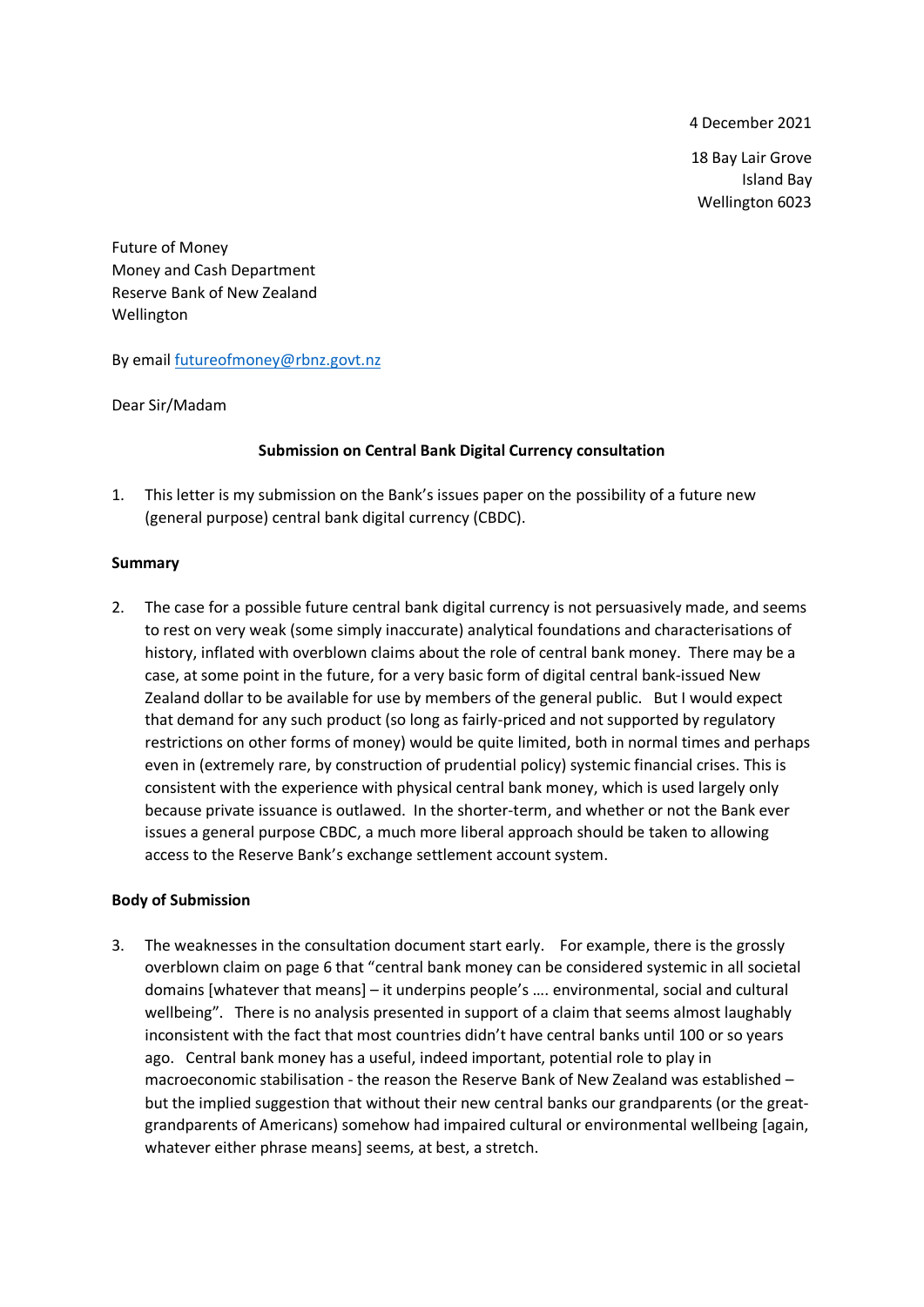- 4. By page 8, we read the claim that "over time central bank money has proven more robust than commodity-backed money". Since historical fiat money systems (notably in China) failed, and the current use of fiat money almost everywhere is perhaps (depending on definitions) a hundred years old, and has been characterised by a sustained uptrend in the price level, it seems early to suggest that the current system is more robust. It also isn't clear why the claim is relevant to the consultation paper, including because none of us can see the far-distant future or what models of money might be best-suited several decades hence.
- 5. Another dubious claim follows a paragraph later where you assert that "confidence in Reserve Bank-issued money…draws on the fact….the independence of the Reserve Bank from the New Zealand government (to ensure the government cannot issue money to raise revenue)", which seems not only to deliberately misunderstand the Bank's rather limited "independence" from the government (in implementing the policy settings to deliver a government-determined target for inflation), but rather ignores the durability of demand for New Zealand dollars during the many decades in which the Bank did not have any real degree of operational autonomy.
- 6. Perhaps these are each individually small points, but they help to undermine any confidence that the Bank has deployed the necessary analytical grunt to think carefully about monetary issues. In a similar vein it is perhaps surprising that there is no analysis of, or reflection on, the demand for safe short-term assets issued by the government or the Reserve Bank. Most notable, of course, is physical currency itself. There were only privately-issued bank notes in New Zealand prior to the establishment of the Reserve Bank, a period in which New Zealand had risen to generating among the very highest levels of real GDP per capita of any country. There was, in my view, a good case for establishing the Bank, but that case rested in macroeconomic stabilisation policy (primarily the ability to lean against severe downturns). Establishing a central bank monopoly on the issue of bank notes was not at all a necessary part of providing New Zealand with such flexibility. And without the establishment of such a monopoly there is no reason to suppose that firms and households would not have happily continued to use (primarily) privately-issued notes, in just the same way as they continued to use privately-issued deposit liabilities. In other words, retail demand for central bank money is and always has been - primarily a product of legislative and regulatory interventions to prefer the central bank product.
- 7. Weaknesses pervade the consultation paper. For example, the Bank claims the issuance of a CBDC would "support the ability of central bank money to act as a fair and equal way to pay and save in our modern and inclusive economy", and has a lot of handwaving rhetoric around "financial inclusion" without (a) any serious attempt to document the nature and scale of any such issue or (b) any serious analysis of alternative options, if there is an issue. As far I could see, for example, there was no data in the paper outlining the percentage of the New Zealand resident (and legal) adult population that (a) does not have a bank account, and (b) would like one. Since even welfare benefits are (almost?) exclusively paid by direct credit to a bank account, it seems hard to believe that – for now anyway - there is a problem in New Zealand. We are not the United States. And when the Bank attempts to suggest that a CBDC might help those who are not just unbanked but those who are "underserved by the private sector by offering basic services at low or subsidised prices", there is no attempt to rigorously analyse who might be "underserved" (or even how that might be defined) let alone why Crown subsidies, via the Reserve Bank, might be desirable. Similarly weak, in the same section of the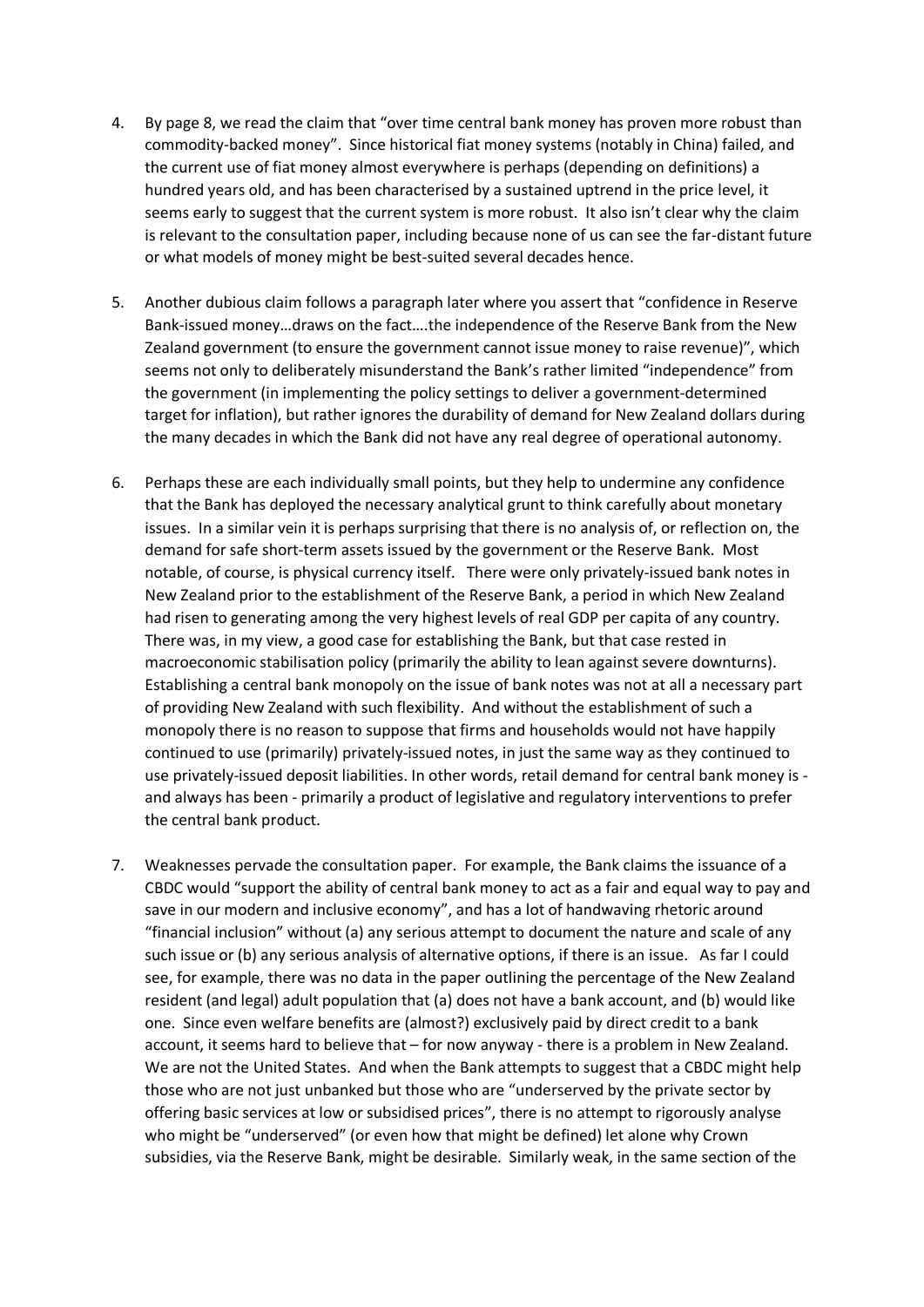paper, is the claim that provision of a general purpose CBDC would be a "public good". Being issued by a public agency does not make something a "public good".

- 8. The Bank also attempts to build a case for a CBDC on grounds of stimulating innovation and competition in the payments market in New Zealand. But again, none of the supporting analysis and argumentation is very convincing, including because the entire focus seems to be on the immediate (or even prospective) impact of the CBDC - assuming it was not a little-used white elephant - and nothing at all on how a small public sector agency, with management never likely to be focused on consumer payments products, is likely to maintain a technological edge in the longer-term. Again, some of the history may be telling. No doubt those who favoured the introduction of monopoly central bank physical notes thought that there were (net) advantages to society, and yet in the process innovation in physical currency products was brought to a screeching halt. Aside from the security features of the notes themselves, the basic structure of a bank note – zero interest, payable in full on demand - has not changed since 1934. That, in turn, left us with the monetary policy problem of the effective lower bound on nominal interest rates - entirely a function of regulatory/legislative constraints. We can't tell what innovations might have occurred under a different model<sup>1</sup>.
- 9. Even in the shorter-term few if any benefits would be likely if as I suspect demand for a fairlypriced general purpose CBDC was quite limited. Why would any private operator materially alter its own products - or the market evolve much differently - if the Reserve Bank introduced a product that no one much wanted? As noted earlier, widespread demand for Reserve Bank notes did not arise because of the superior quality of the product offering but because of the legislative monopoly Parliament handed to the Bank. We can tell that this is so by how comfortable households and firms have been over the years in holding funds as, and making payments using, deposits in commercial banks. The credit risk - such as it is - on a privatelyissued note would, in principle, be exactly the same as that on a private deposit. People happily hold and use those private deposits, which have become an ever-more-dominant part of the payments and monetary system as the decades have passed.
- 10. Along similar lines, it simply isn't obvious who would want to hold any material amounts in a CBDC account, or that most people would even choose to have such an account (and if they didn't some of the claimed benefits simply vanish). What is the unmet demand for a product denominated in exactly the same NZD as the commercial bank accounts almost everyone already holds and uses? The paper makes no attempt to show this. There are various claims about payments products/services that the market does not (yet) offer, but no attempt to analyse why, or whether there is an effective market demand for such products. There is (understandable) angst about the costs and timeliness of some cross-border payments, but little engagement with the innovative products already being experimented with by market participants. When government officials think they can offer a better product/service than the market, they are usually wrong. What may eventually be economic, need not be so now. On the store of value side of the picture, revealed evidence is that few people are interested in paying the price for a retail instrument with no credit risk: less than \$200 million of (government) Kiwi

 $<sup>1</sup>$  I have argued for many years that even now the legislative monopoly on banknotes should be repealed.</sup> Doing so would have no adverse monetary policy consequences, and could potentially afford some small efficiency gains, although at this late date it may be unlikely that any private issuer would reintroduce physical notes.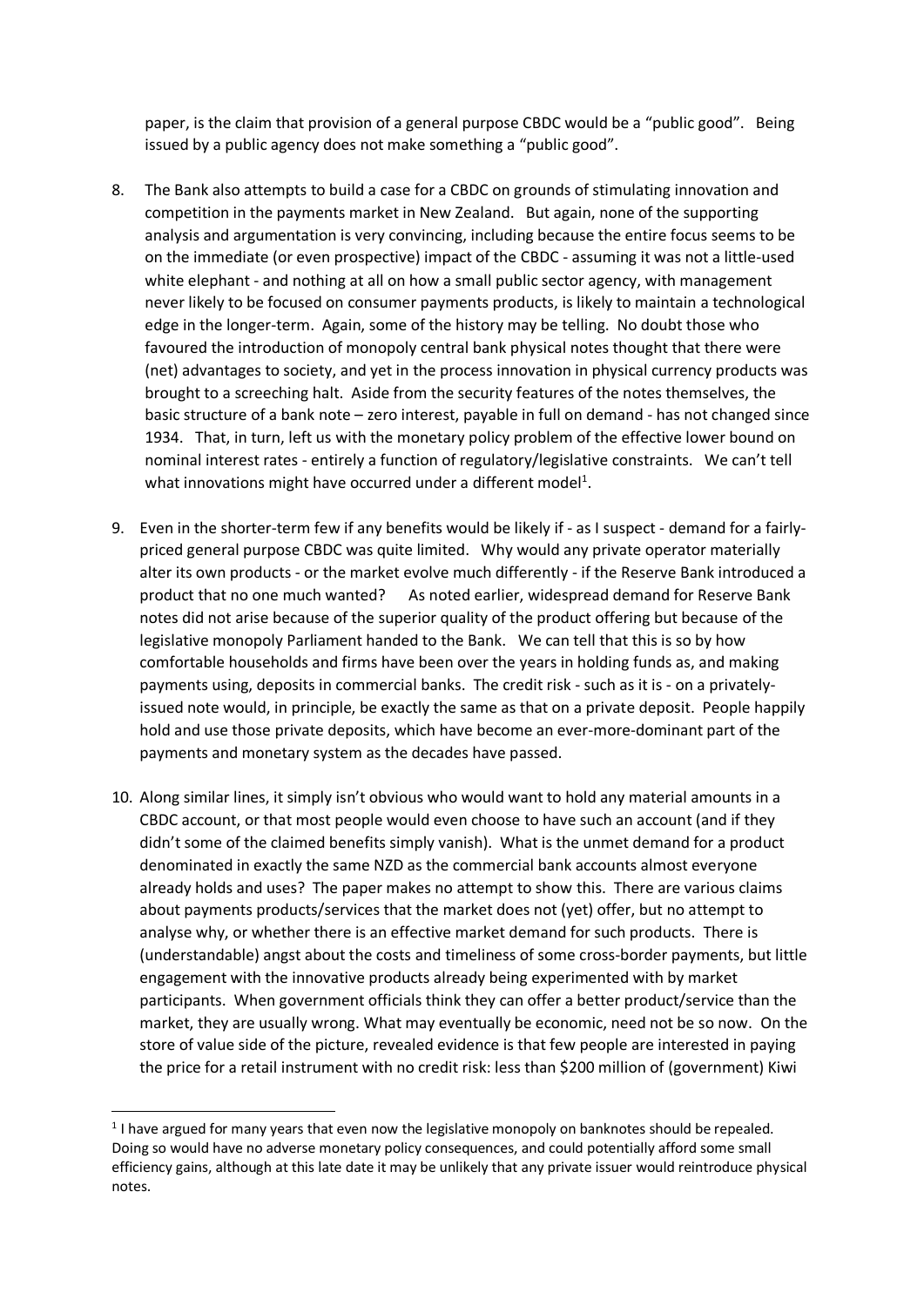Bonds are on issue, even though these are directly issued by the New Zealand government and redeemable on demand.

- 11. The consultation paper expresses some unease about the possibility that a retail CBDC could either (a) disintermediate banks (or other private deposit-takers), and/or (b) destabilise the banking system in periods of stress by making it (a little) easier for retail depositors to run. The former is unlikely, and if it were to happen would have to revealing something about either (a) public confidence in the soundness of the financial system or (b) the pricing of the product. As the Bank will be well aware, one can generate a demand for almost any instrument if the price is right (or rather, wrong). Retail government inflation-indexed bonds were very popular in New Zealand for several years in the late 1970s and early 1980s, but only because they paid such a high yield (especially after-tax) relative to anything else the market could offer. Pricing of any CBDC instrument could relatively readily be set to keep demand to quite modest levels, if in fact there was revealed to be much demand at all.
- 12. As for bank runs, as a participant at a recent seminar arranged by the University of Auckland noted, there has been a significant increase in the possibilities for retail and wholesale runs in recent decades (even as well-managed banking systems, including our own, remain sound). It isn't obvious why we should provide fewer options to ordinary depositors than to others. And more generally, the way to stop a panic in a crowded theatre is not to bar the doors but (in this case) to support sound asset quality on bank balance sheets and high levels of capital. More generally, the threat of a run - and runs are more often rational than not – remains a powerful market discipline on banks, and concerns that market disciplines might have become attenuated have been increasingly to the fore in recent decades.
- 13. The consultation paper has some, rather limited, discussion of the potential balance sheet issues for the central bank, and yet the asset side of the balance sheet got surprisingly little attention. Since I don't expect there would be much demand for any fairly-priced CBDC, perhaps it isn't an issue that needs too much attention. Nonetheless, in your discussions of high-demand scenarios it needs to be addressed. We should not find ourselves in a position in which the central bank is a significant influence on which economic sectors get easy access to credit (central bank buying their bonds), and we cannot - and should not - count on the government always choosing to run a sufficiently large debt that government bonds would always be a suitable repository for the proceeds of a large CBDC issue.
- 14. One issue the consultation paper did not touch on at all and which might quickly become quite salient if somehow demand for a CBDC were to be large – is the pressures the Reserve Bank might be placed under to determine who has access to the product. The default option would surely have to be something like "any legal (adult?) resident in New Zealand", although there are arguments for allowing people anywhere to hold an account (subject - if you must – to AML/CFT laws). But equally it is easy to see pressure mounting on the Bank, or its own rhetoric feeding such pressures, to deny certain types of people and firms access to the product. According to political taste, these might include fossil fuel companies, entities associated with the PRC (or Russia or Myanmar or Israel or whoever), neo-Nazi groups, anti-vaxxers, sex offenders, murderers or whatever. One of the beauties of physical cash – the current central bank retail product - is precisely its anonymity. And commercial banks get to make - rather anonymous private - choices about who to offer accounts to. Perhaps such pressure would not arise much if there was not much demand for, or use of, the product but then…..in your own terms, why offer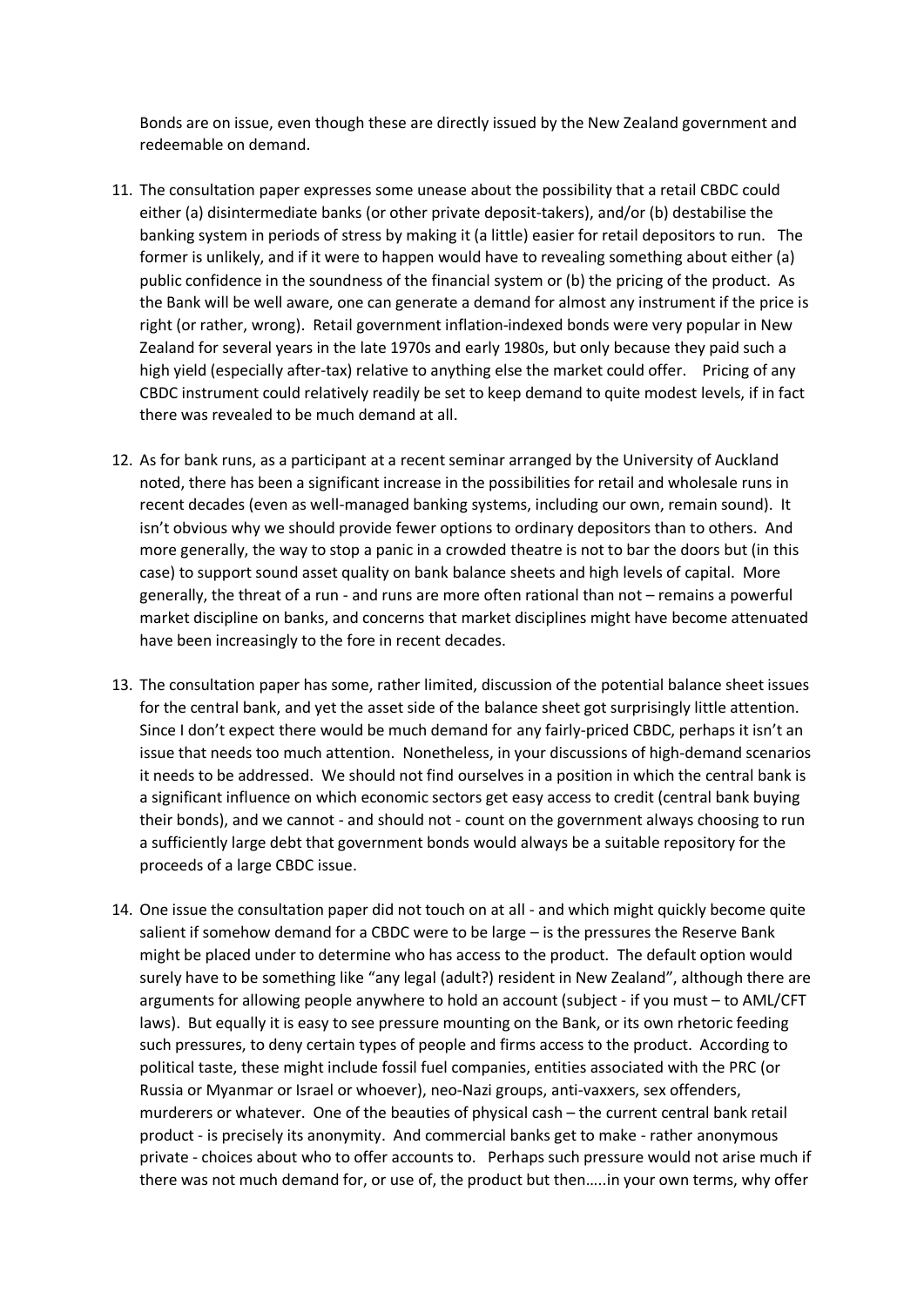such a product that few people want? And how much confidence could we have in the Bank resisting such pressures – remaining as a narrow, non-discriminatory issuer – when under current management (and Board) the Bank has been so willing to wax eloquent on all manner of public policy issues for which it has no statutory responsibility?

- 15. Your discussion document has only a brief treatment of the issue of the payment of interest on a CBDC. I regard it as essential that if you do introduce such a product interest is paid (or charged) on very similar terms to the OCR paid on settlement account balances. If a CBDC were to be zero-interest product, the problems around the effective lower bound would be seriously aggravated, and there is no good case for a materially different rate being paid on retail balances than is paid to banks (albeit the rate might be slightly lower on very small balances). More generally, dealing with the effective lower bound issues, and normalising the possibility of deeply negative OCRs, seem like higher priority issues for the Bank at present than the CBDC path.
- 16. There is some discussion of issues around so-called "monetary sovereignty" in the Bank's papers. Whatever this actually means, there is no serious discussion as to how private payments developments might threaten the ability to conduct an effective monetary policy in New Zealand, or how a CBDC might materially limit any such risk. There was talk of the risk of "global stablecoin" somehow displacing New Zealand dollars, but there was no analysis - grounded in how use of individual national currencies has changed over time – of why such an offering would materially affect anything about the ability of the Reserve Bank to conduct an effective monetary policy. As the Bank will know, much about the usefulness and effectiveness of national monetary policy rests in the stickiness of domestic non-tradables prices and wages. As long as, for example, labour is contracted for in New Zealand dollars, and New Zealand wages are sticky, monetary policy will, in principle, be able to undertake countercyclical stabilisation policy. And if ever that contracting in the real economy changes - as to currency or flexibility - New Zealand monetary policy will no longer be effective (or perhaps necessary). But short of hyperinflations I think the Bank would struggle to identify examples where domestic monetary policy has become so attenuated, or to explain how an offshore stablecoin, backed by some other national currency, could be likely to displace the NZD for the vast bulk of transactions, occurring onshore in the same currency as almost all of us earn.
- 17. There may still be an eventual case for a general purpose CBDC, but if there is such a case it is mostly to put the public on the same footing as banks - who have access to credit-risk free payments media through their exchange settlement accounts. It is an argument in principle, but it is hard to see it as any sort of priority for the (still scarce) resources the taxpayer allocates to the Bank, especially as deposit insurance is about to be introduced to New Zealand. It isn't obvious that the market could not provide risk-free payments media for ordinary firms and households as and when there is demand for such a product, and the government already issues a credit risk-free store of value asset that is readily available to households. If the Bank is concerned about widening access to its product, perhaps the place to start is a loosening in the rules on access to exchange settlement accounts, a desirable end in itself supported on competitive neutrality grounds.